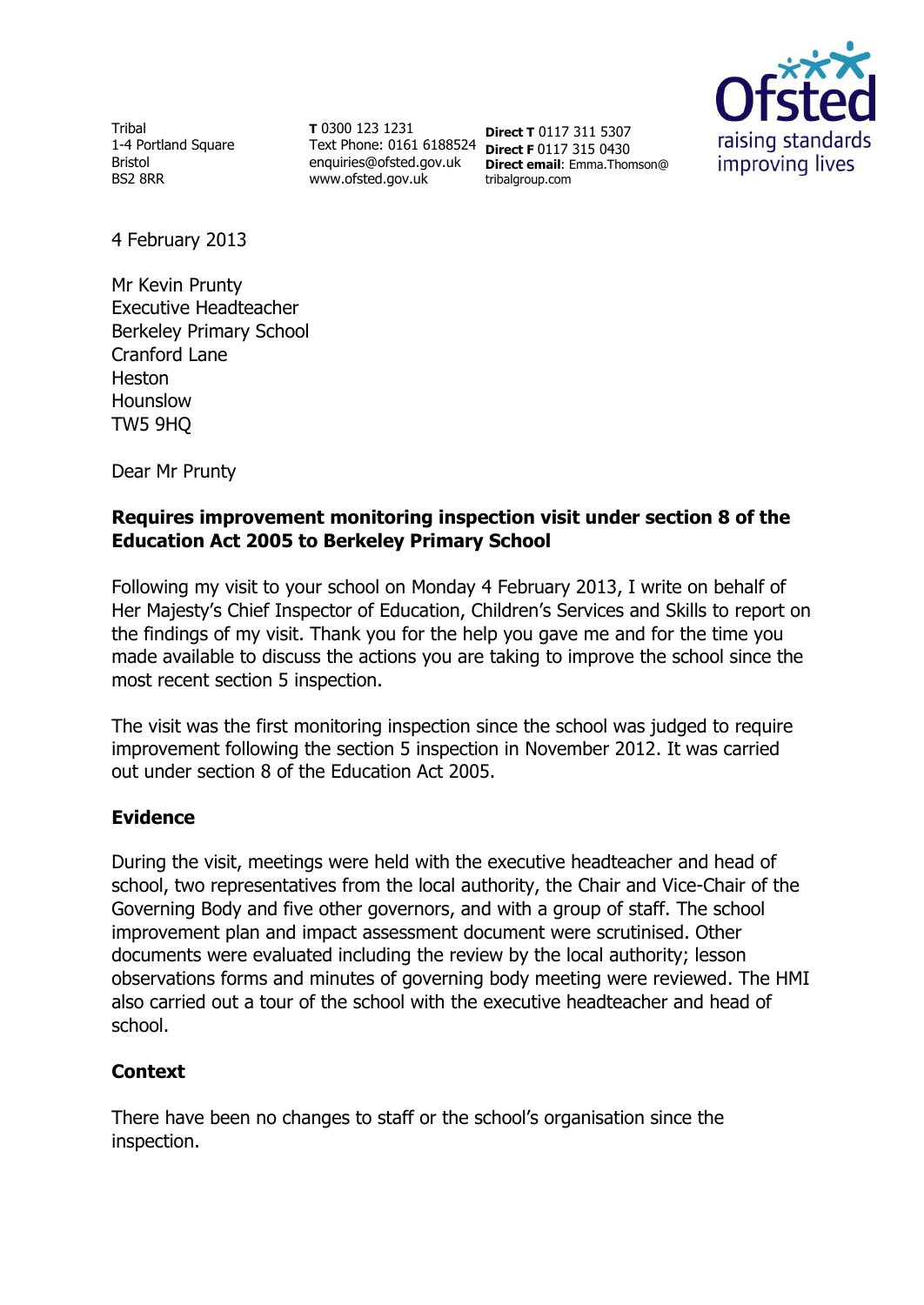

## **Main findings**

The executive headteacher and head of school have set a demanding vision to secure rapid improvement at the school. They communicate the urgency for improvement with a determined and supportive leadership style. There is a good balance of setting higher expectations for teachers' performance with intensive training to develop their practice. Staff feel valued and show great commitment to supporting the vision. They have been energised through new training opportunities. Middle leaders have increasing ownership of driving changes in each key stage team and through whole school initiatives for developing literacy and numeracy. There is good collegiality and a refreshing team spirit for the demanding journey the school has to take. Senior leaders are reviewing the performance management of all staff and are refining how targets are set for teachers to make them more accountable for pupils' progress.

The school improvement plan is detailed and includes precise priorities for improvement clearly linked to the previous inspection report. Success criteria are quantifiable achievement data and regular milestones for checking improvements are embedded in the plan. There is clear indication of who is accountable for evaluating the progress of each priority. The plan is used as an iterative document, regularly updated and colour coded for quick and easy tracking by leaders and governors.

The governing body is increasingly effective in holding senior leaders to account for school improvement and is passionately committed to working with senior leaders to make rapid improvements. Governors are becoming more aware of how to use assessment data about pupils' progress to check how well the pupils at Berkeley are doing compared to national expectations. The restructuring of the governing body has given greater shared responsibility for monitoring improvement. Governors recognise that by undertaking a review of their skills and knowledge they can decide how further training can help them to challenge teacher performance and appraisal, and judge the impact of pupil premium funding.

Senior leaders and governors are taking effective action to tackle the areas requiring improvement identified at the recent section 5 inspection. Following the visit to the school, HMI recommend that further action is taken to:

- audit the skills and knowledge of all governors and assess their training needs
- devise an action plan for developing governance which enables the governing body to hold themselves to account for their impact in monitoring the school improvement plan.

Ofsted will continue to monitor the school until its next section 5 inspection.